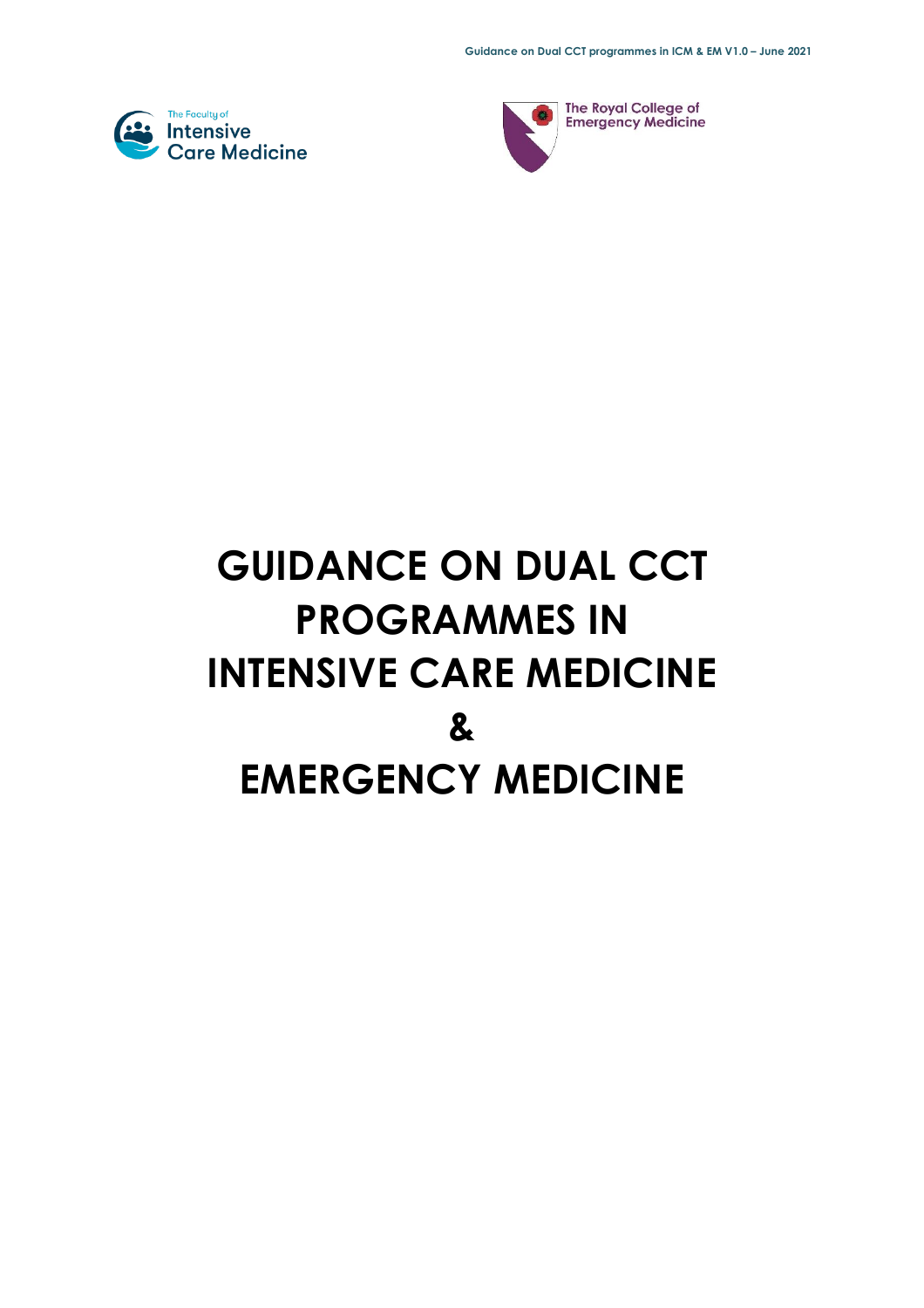#### **Change log**

This document outlines the dual training programme for doctors completing postgraduate training in Intensive Care Medicine and Emergency Medicine in the UK.

This is Version 1.0. As the document is updated, version numbers will be changed, and content changes noted in the table below.

| Version number | Date issued | Summary of changes |
|----------------|-------------|--------------------|
|                |             |                    |
|                |             |                    |
|                |             |                    |
|                |             |                    |
|                |             |                    |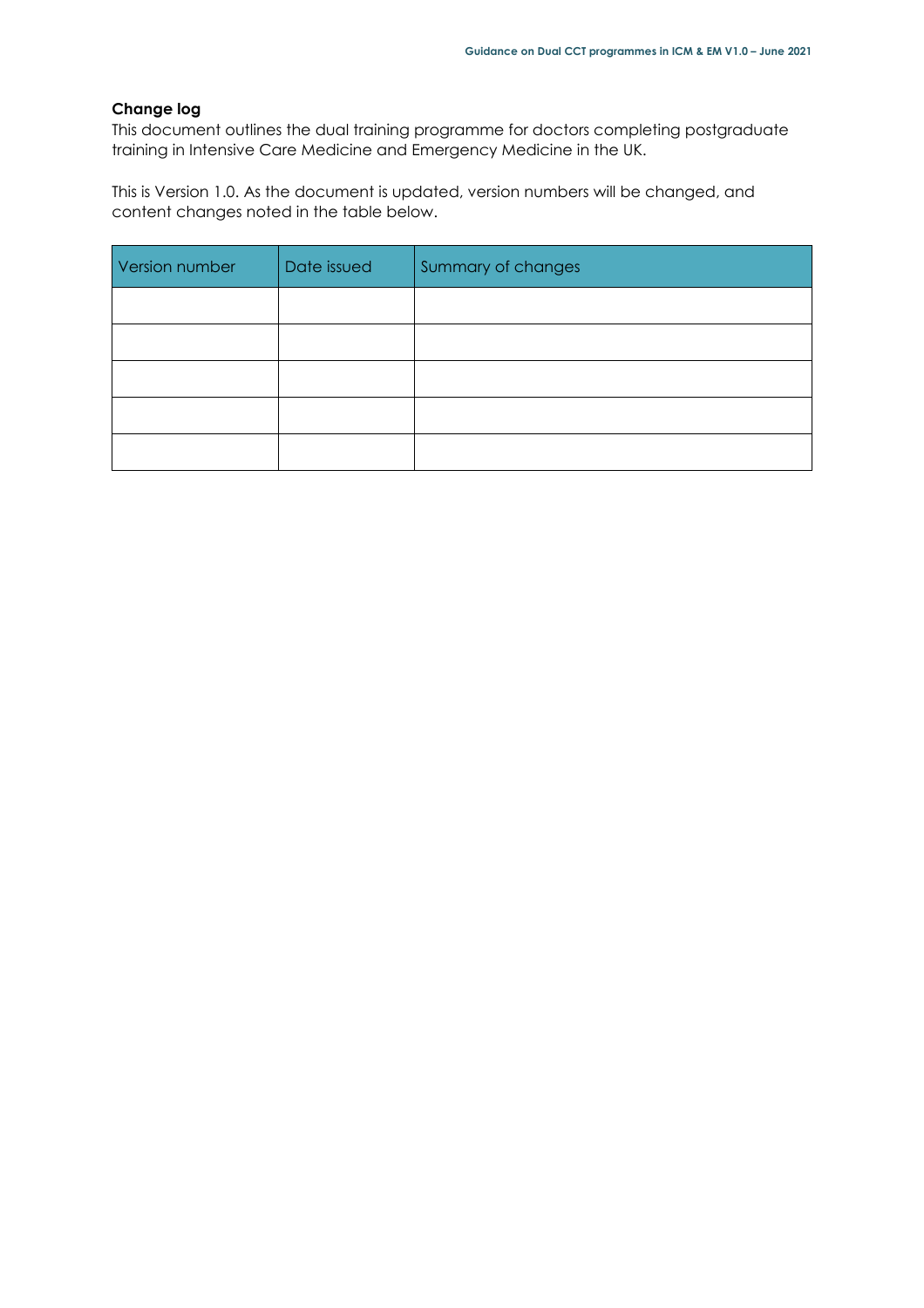# **Contents**

| Structure of a Dual CCT programme including Emergency Medicine and ICM1 |
|-------------------------------------------------------------------------|
|                                                                         |
|                                                                         |
|                                                                         |
|                                                                         |
|                                                                         |
|                                                                         |
|                                                                         |
|                                                                         |
|                                                                         |

**NB: The following guidance discusses the implementation of Dual CCTs in Intensive Care Medicine and Emergency Medicine whilst drawing heavily on information already available online. Further information can be found via the links below, and this document should be read in conjunction with these resources:**

- FAQs on National [Recruitment](https://www.ficm.ac.uk/careers-recruitment-workforce/recruitment) to ICM
- **•** FAQs on National [Recruitment](https://www.rcem.ac.uk/RCEM/Exams_Training/UK_Trainees/Applying_for_Specialty_Training/RCEM/Exams_Training/UK_Trainees/ePortfolio.aspx) to Emergency Medicine
- *ICM [Curriculum:](https://www.ficm.ac.uk/sites/default/files/icm_curriculum_supporting_excellence_v1.0.pdf) Supporting Excellence*
- The CCT in [Emergency](https://rcemcurriculum.co.uk/) Medicine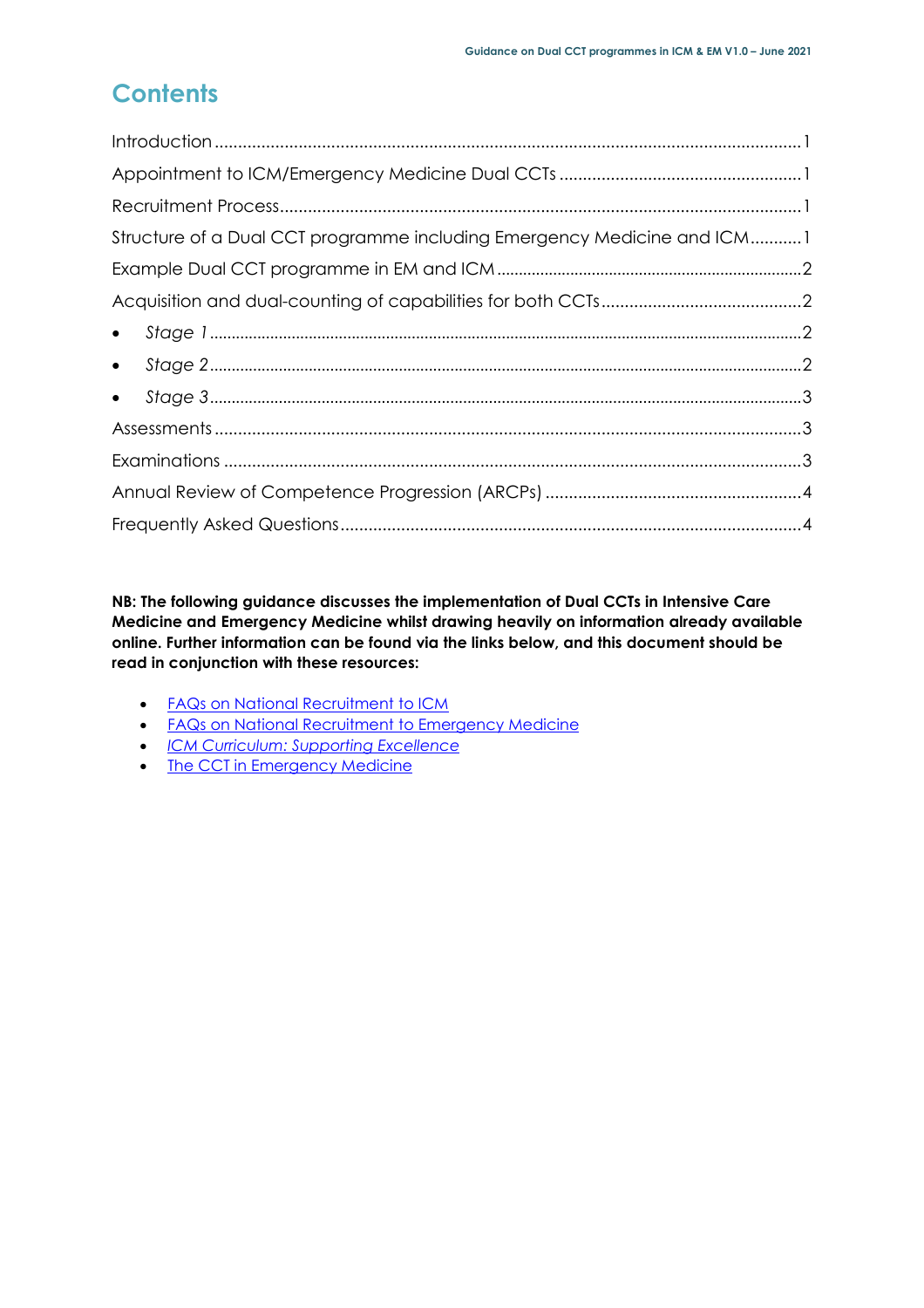#### <span id="page-3-0"></span>**Introduction**

This guidance has been compiled by the Faculty of Intensive Care Medicine [FICM] and the Royal College of Emergency Medicine [RCEM] for the benefit of doctors undertaking dual CCTs in Intensive Care Medicine [ICM] and Emergency Medicine [EM] as well as those HEE regions/deaneries, Training Programme Directors and Regional Advisors/Heads of Schools responsible for creating and delivering such programmes.

The FICM and RCEM have undertaken a cross-mapping exercise of both curricula to identify areas of overlap that will allow doctors to acquire the outcomes and capabilities in full of both disciplines via a suitable choice of training attachments and educational interventions whilst avoiding undue prolongation of training.

This guidance deals specifically with those areas in which the two curricula overlap to allow dualcounting of capabilities, and describes the layout and indicative timeframes of a dual CCT programme. More detailed information on the respective capabilities and assessment methods discussed here can be found in *The CCT in Intensive Care [Medicine](https://www.ficm.ac.uk/sites/default/files/icm_curriculum_supporting_excellence_v1.0.pdf)* and *The CCT in [Emergency](https://rcemcurriculum.co.uk/) [Medicine](https://rcemcurriculum.co.uk/)*.

# <span id="page-3-1"></span>**Appointment to ICM/Emergency Medicine Dual CCTs**

All appointments to the Dual CCT programme should adhere to the **GMC** [guidance](https://www.gmc-uk.org/education/how-we-quality-assure/royal-colleges-and-faculties/dual-certificate-of-completion-of-training-ccts) on Dual CCTs and to the ICM and Emergency Medicine CCT person specifications.

In order to dual train in Emergency Medicine and ICM, a doctor would need to complete the ACCS (Emergency Medicine) or the Defined Route of Entry into Emergency Medicine (DRE-EM) programme and pass the MRCEM/FRCEM Intermediate to be eligible to apply to train in both programmes.

# <span id="page-3-2"></span>**Recruitment Process**

Guidance on recruitment for an ICM CCT programme is available here: [http://ficm.ac.uk/national](http://ficm.ac.uk/national-recruitment-intensive-care-medicine)[recruitment-intensive-care-medicine.](http://ficm.ac.uk/national-recruitment-intensive-care-medicine)

Guidance on recruitment for an Emergency Medicine CCT programme is available here: [https://www.rcem.ac.uk/RCEM/Exams\\_Training/UK\\_Trainees/Applying\\_for\\_Specialty\\_Training/RCEM/E](https://www.rcem.ac.uk/RCEM/Exams_Training/UK_Trainees/Applying_for_Specialty_Training/RCEM/Exams_Training/UK_Trainees/ePortfolio.aspx) [xams\\_Training/UK\\_Trainees/ePortfolio.aspx](https://www.rcem.ac.uk/RCEM/Exams_Training/UK_Trainees/Applying_for_Specialty_Training/RCEM/Exams_Training/UK_Trainees/ePortfolio.aspx)

# <span id="page-3-3"></span>**Structure of a Dual CCT programme including Emergency Medicine and ICM**

Both the Emergency Medicine and ICM CCTs are outcome-based programmes. The single ICM CCT programme has an indicative duration of 7 years; the single CCT in EM an indicative duration of 6 years. The Dual CCT programme in ICM and EM has an indicative duration of 8.5 years. Doctors who do not achieve the capabilities required within this timeframe may require longer.

Below is an *example* programme for Dual CCTs in ICM and EM. It should not be considered as an immutable format. Where a training year is represented by a less than 12/12 block, this is purely to demonstrate the acquisition of Stage requirements on the diagram – doctors would not be expected to mark time in that ST year but could progress within the programme.

*Important point of note:* The order of training blocks *within an overall training Stage* (within Core and HST boundaries) is **interchangeable**. For example, the indicative 12/12 required in each of Anaesthesia, Medicine and ICM required for ICM Stage 1 training can be achieved in any CT or ST year before the completion of Stage 1.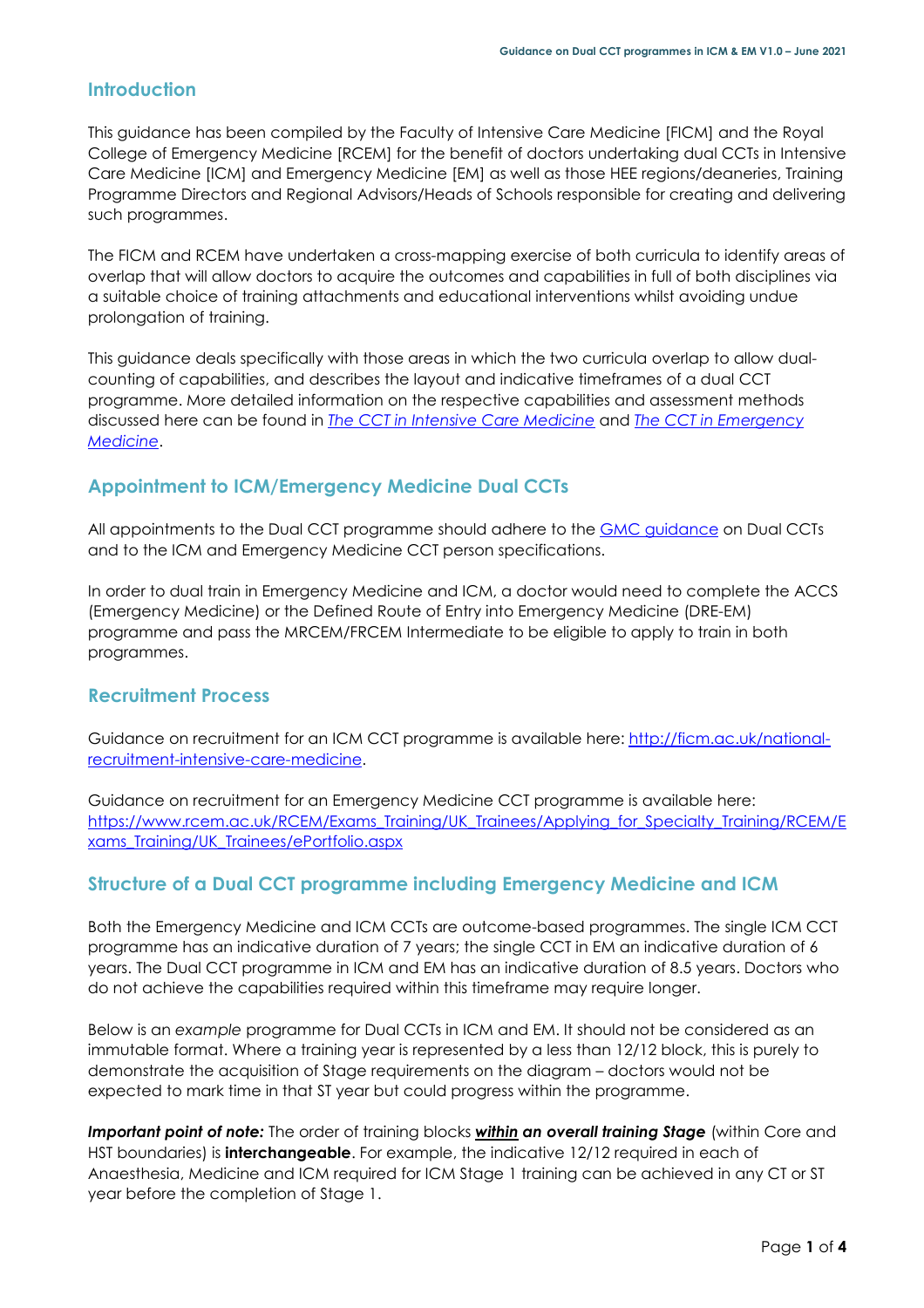Likewise, the Stage 2 Special Skills Year (which in the Dual CCT Programme is the Stage 2 indicative year of Emergency Medicine) can be in either year within that training Stage and the ICM Stage 2 specialist PICM, CICM, NICM modules can occur in any order. The same is true of the indicative 6 month modules that make up the ACCS programme. Decisions will be made at a local level on the arrangement of specific modules within each training Stage.

Doctors can sit the FFICM at any point in Stage 2 training and the FRCEM Final at any point after completion of ST4 in Emergency Medicine, as long as it is successfully passed before they CCT.

The final blocks of training in ICM Stage 3 can also be undertaken in any order.

Areas marked with an **\*** are those modules agreed by the RCEM and FICM as dual counting across both CCTs.



#### <span id="page-4-0"></span>**Example Dual CCT programme in EM and ICM**

**NB**: The order of training blocks within an overall training Stage (within Core and HST boundaries) is interchangeable. For example the 'Special Skills Year can be either of the two years that make up Stage 2 ICM training, and the ICM, Medicine and Anaesthesia blocks required for Stage 1 can occur in any order across the overall training Stage. \* = Dual Counted training.

# <span id="page-4-1"></span>**Acquisition and dual-counting of capabilities for both CCTs**

The text below discusses the rationale for the dual counting of capabilities across each Stage of training.

#### <span id="page-4-2"></span>*Stage 1*

ICM Stage 1 comprises the first 4 indicative years of training (generally 2 years at Core level and 2 years Higher Specialist Training [HST]). Core EM training is achieved via the ACCS or DRE-EM programmes. The ACCS (Emergency Medicine) programme delivers the full 12 months' Medicine requirement of ICM Stage 1 (6 months each in Internal and Emergency Medicine) and 6 months each in Anaesthetics and ICM. On completion of ACCS (including a pass in the full MRCEM/FRCEM Intermediate exam) trainees can apply for training posts leading to Dual CCTs in ICM and EM. Trainees who have completed the DRE-EM programme may only have completed 3 months in ICM or Anaesthetics.

Dual EM/ICM CCT trainees entering from ACCS will need to complete a further indicative 6 months each of ICM and Anaesthetics to complete Stage 1 of the ICM Curriculum.

Dual EM/ICM CCT trainees entering from DRE-EM may need to complete further training in ICM, Anaesthetics, Internal Medicine and Emergency Medicine to complete an indicative 12 months in each specialty.

<span id="page-4-3"></span>*Stage 2*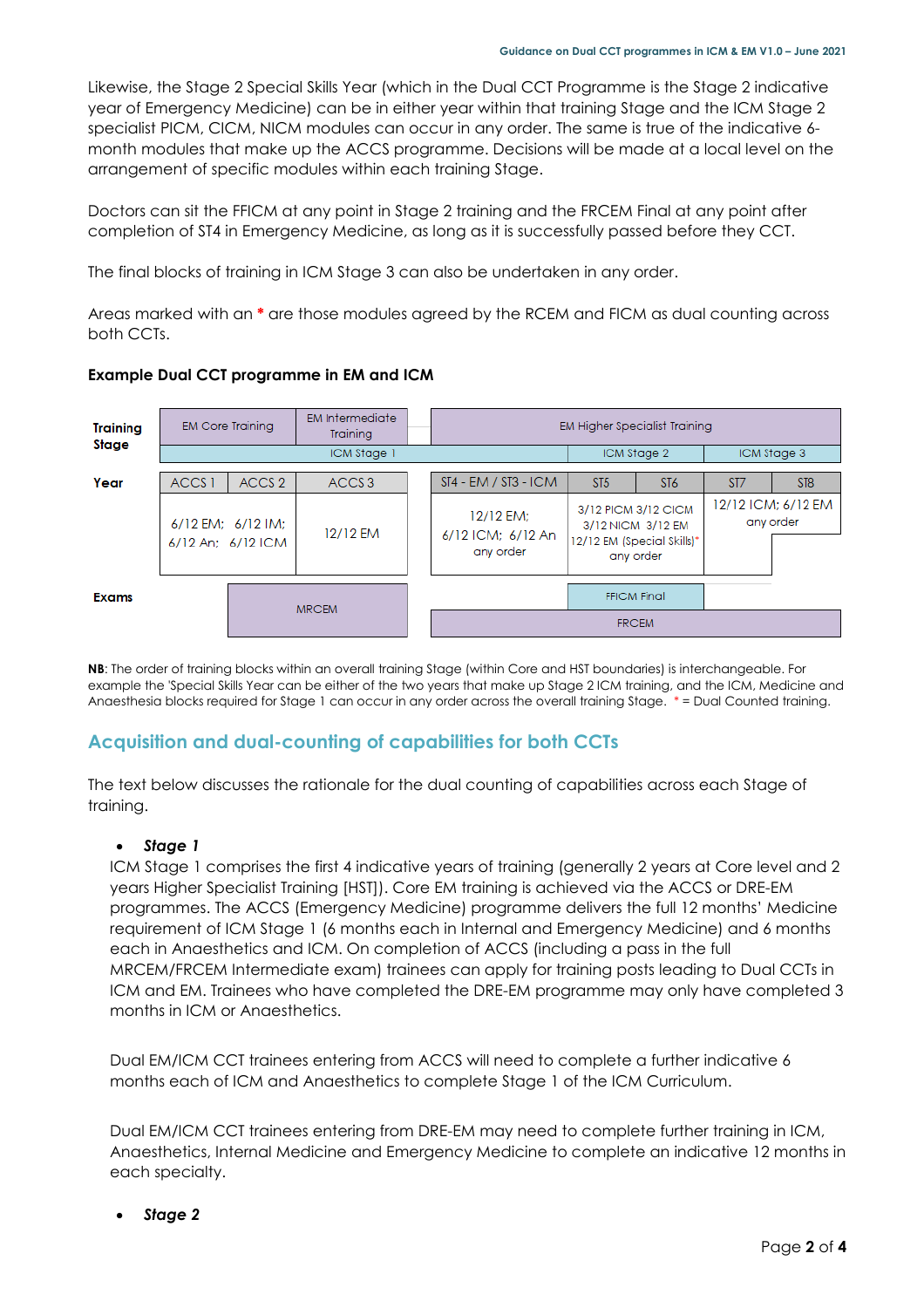Stage 2 ICM covers two indicative years of training, of which an indicative year will be spent in a variety of 'special' areas including paediatric, neurosurgical and cardiothoracic Intensive Care placements.

- o **Paeds/Neuro/Cardiothoracic training:** This Stage 2 year requires three indicative 3-month blocks in each of paediatric, neuro, and cardiothoracic ICM. There is an additional indicative 3-month training block within this year, which should be spent in Emergency Medicine.
- o **Special Skills Year:** The ICM CCT programme requires that during Stage 2 doctors in training develop and consolidate expertise in a 'Special Skill' directly relevant to ICM practice. For doctors undertaking a dual CCT programme, it is envisaged that the special skills year will consist of an indicative12 months of their partner CCT programme. Most doctors undertaking dual CCTs in EM and ICM will therefore undertake the required EM training during this year – trainees wishing to undertake more specialised ICM during this year will have to negotiate such training blocks at a local level and may have to extend their training time in order to also complete all the Emergency Medicine capabilities required by their partner CCT.

This overall dual counting of capabilities allows doctors undertaking a dual CCT programme in EM and ICM to undertake ICM Stage 2 without an extension to their training.

#### <span id="page-5-0"></span>*Stage 3*

Stage 3 ICM consists of a final indicative 12 months of ICM and a final indicative 6 months of EM and these can be completed in any order. The FICM and RCEM accept that the acquisition of higher-level management skills can be achieved across both specialties.

#### <span id="page-5-1"></span>**Assessments**

The FICM and RCEM utilise the same types of Supervised Learning Events [SLEs] and Workplace Based Assessment [WpBA] Tools: Acute Care Assessment Tool [ACAT], DOPS [Directly Observed Procedural Skills], Mini-CEX [Mini Clinical Evaluation Exercise], CbD [Case-based Discussion] and Multi-Source Feedback [MSF]. These assessment forms have areas of commonality across both specialties, with some specialty-specific differences in questions and assessment options. The Emergency Medicine CCT also allows for the use of the Audit Assessment Tool [AA], Extended Supervised Learning Events [E or ESLE], Faculty Educational Governance Statements [FEGS], Patient Surveys [PS], Quality Improvement Assessment Tool [QIAT], Teaching Observations [TO], Journal Club Form [JCF], Structured Teaching Assessment Tool [STAT] or Applied Critical Appraisal Form [ACAF].

In those instances where capabilities can be dual-counted, the FICM and RCEM will accept use of one SLE/WpBA for both assessment systems; for example, an assessment completed on the RCEM ePortfolio can be scanned and uploaded to the trainee's ICM ePortfolio, or vice versa. Whilst the assessment of dual-counted capabilities must be tailored to fulfil the requirements of both curricula, it may be appropriate to use one assessment to cover an aspect of both areas of practice.

#### <span id="page-5-2"></span>**Examinations**

Entry into a higher training programme in Emergency Medicine requires completion of all the requirements of the ACCS (Emergency Medicine) curriculum and a pass in the MRCEM/FRCEM Intermediate exam. The completion of these requirements also allows entry to HST in ICM and hence a dual CCT.

Dual CCT doctors **must** pass both the FFICM Final and the FRCEM examinations in order to gain both CCTs. The FFICM Final can be taken at any time during Stage 2 ICM, and must be passed before